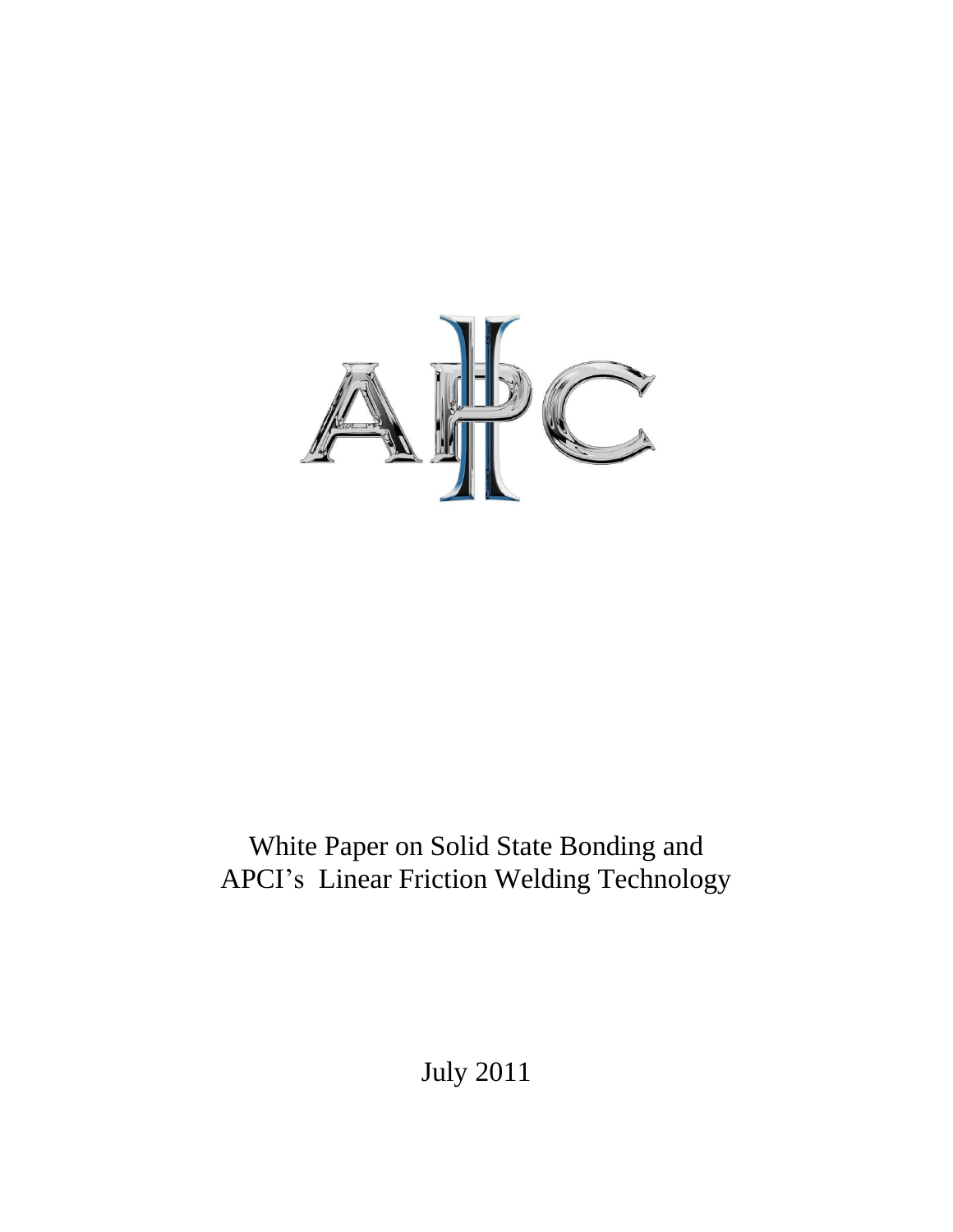## **COMMON TYPES OF WELDING**

There are multiple types of welding processes used today. Among the most common are Gas Tungsten Arc Welding (GTAW or TIG), Gas Metal Arc Welding (GMAW or MIG), LBW (Laser Beam Welding), and ERW (Electric Resistance Welding). While all of these processes have their uses, they all melt the material being welded, which causes degradation of the metal, and none produce a full interface weld. In addition, because of the melting of the material) both parent and "filler" material), these types of processes produce gases that are not friendly to the environment or to those doing the welding.

## **SOLID STATE BONDING (SSB), THE BETTER ALTERNATIVE**

When joining two or more pieces of metal, SSB is the preferred industrial joining process especially in critical applications because it:

- Provides guaranteed repeatability
- Produces minimal material loss
- Produces minimal material degradation
- Has very little off-gassing
- Creates a full interface weld because it does not use a third party material or melt the
- parent materials.

SSB works so well because the materials being joined are plasticized and then joined using a forging process. There are four major types of SSB processes: Friction Stir Welding (FSW), Butt Welding (BW), Rotary Friction Welding (RFW), and Linear Friction Welding (LFW). There are advantages and disadvantages for each; these are discussed below.

**Friction Stir Welding (FSW)** is a SSB process that involves a cylindrical-shouldered tool, with a threaded or unthreaded profile probe that is rotated at a constant speed. This tool is then, under significant pressure, moved at a constant traverse rate into the joint line between two pieces of sheet or plate material, which are butted together. By combining the pressure and rotational energy of the probe the FSW machine generates friction energy in the material at the joint line which is plasticized and pushed together as a bond.

Because of the mechanics of the process, FSW is limited to joining plates. Also, due to the physics and mechanics of the process, FSW can only joint plates with very limited wall. FSW joints have a number of defects that are unique to the technology. Insufficient weld temperatures, due to low rotational speeds or high traverse speeds, for example, mean that the weld material is unable to accommodate the extensive deformation created during welding. This may result in long, tunnel-like defects running along the weld which may occur on the surface or subsurface. Low temperatures may also limit the forging action of the tool and reduce the continuity of the bond between the materials from each side of the weld.

The light contact between the materials has given rise to the name, kissing-bond. This defect is particularly worrying since it is very difficult to detect using nondestructive methods such as Xray or ultrasonic testing. If the tool (called the "pin") is not long enough or the tool rises out of the plate, then the interface at the bottom of the weld may not be disrupted and forged by the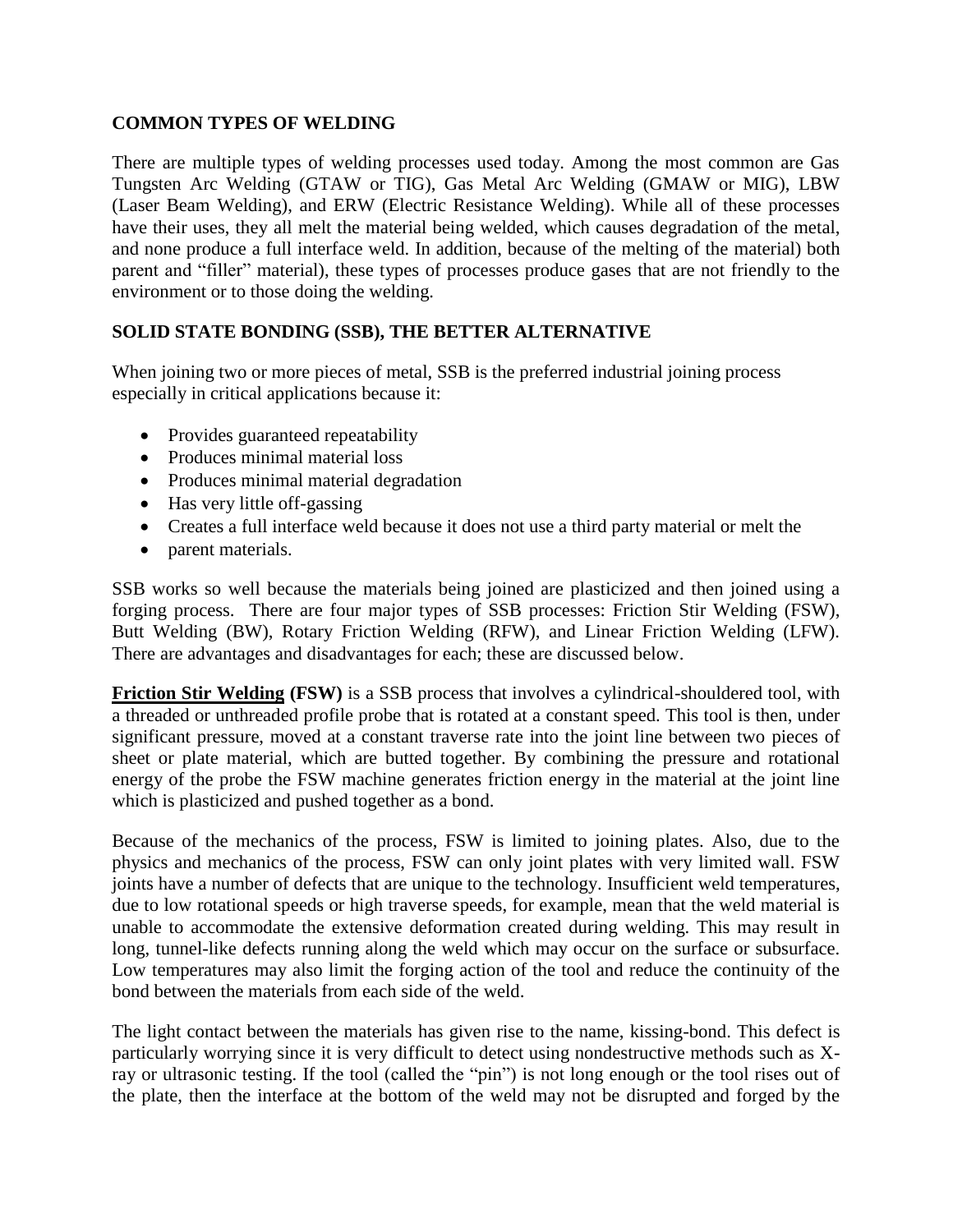tool, resulting in a lack-of-penetration defect. This is essentially a notch in the material which can be a potent source of fatigue cracks.

**Butt Welding (BW)** is a SSB process in which two ends of the material are prepared so that they butt together with good contact. They are then placed in the jaws of the machine, which presses them close together end to end. When a given pressure has been reached, a very large power source is switched on, forcing a large current to flow through the contact area. Resistance between the ends being joined brings them to welding heat. Extra pressure is then applied, and the ends are pushed into each other such that the white hot metal is welded together. As a result of the pressure and near melting of the material, BW creates an enlargement of section (budging or mushrooming of material at the joint) during the welding process.

Due to the variability in environmental conditions, cleanliness of the weld interface, precision / flatness of the weld interface, load pressures, and material composition, the BW process produces large amounts of scrap. BW is also an inefficient process as it uses a very large amount of (increasingly costly) energy, all of which makes it an undesirable bonding process.

Two of the most desirable types of SSB are Rotary Friction Welding and Linear Friction Welding. Both technologies create excellent bonds, are highly repeatable, and have the ability to weld dissimilar metals. They will be discussed and compared with each other below.

**Rotary Friction Welding (RFW)** is predominately the most common SSB process in use today. It involves a rigidly clamped part being contacted by a rotating part. This contact is held at a calculated pressure and rotational speed determined by the parameters of the parts to be joined. The resulting friction creates heat and then plasticizes the metals. As the bond is made all movement comes to a stop, and then the parts being joined are predefined "forge pressure" creates the weld. The rotational speed, the axial pressure, and the welding time are the key variables controlled in the process to provide the necessary combination of heat and pressure to form the weld.

The resulting joint is a Solid State Bond (SSB). Given a calculated energy input in the form of friction and forge pressure, there will be a defined upset (material loss from the two parent materials) during the final forge. Upset is one of the monitored variables during friction welding. If the upset is correct and the energy loop is completed, the quality of the joint is known.

As mentioned above, the mechanism used to generate friction is rotating one part against another under a load. RFW was the genesis of the SSB process, and was first implemented in the 1960s. It currently dominates industrial SSB applications because it is well understood, and is the simplest, lowest cost SSB solution available to date. It is for these reasons that friction welding is the most desirable joining process in several industries, such as aerospace and energy.

RFW does have limitations. First, this method of bonding is limited to shapes that can be rotated such as round material. Second, RFW creates a significant amount of upset which means it "eats up" a meaningful amount of parent material -- this creates the need for post weld machining (in most cases). Finally, the process can be relatively long, given the time needed to bring the parts up to speed, bring them together, burn off material, and machine the final part.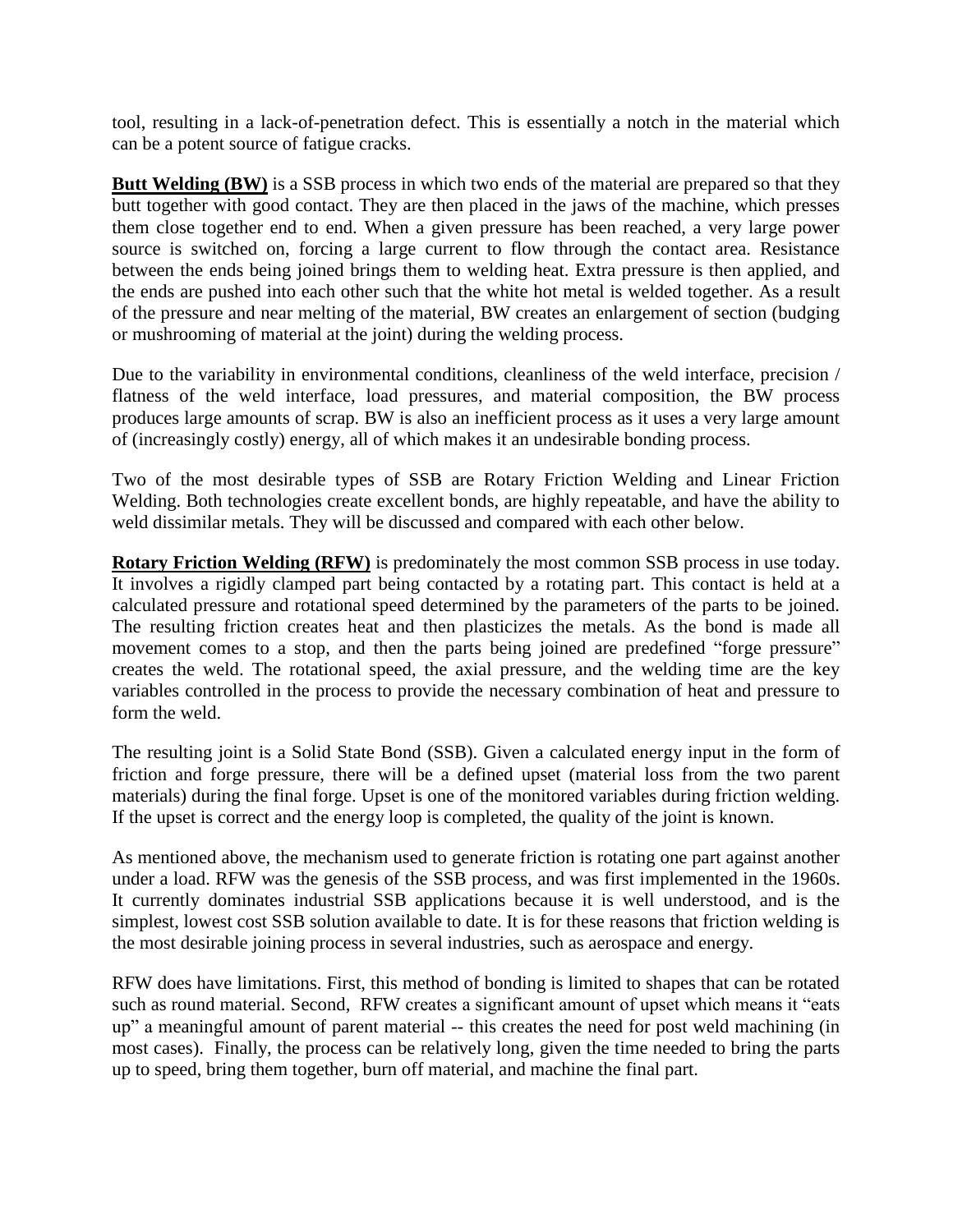Globally, manufacturing industries have accepted the limitations of RFW because RFW provides the big benefits of high quality, reproducible, solid state welds produced when using conventional rotary friction welding processes. Because of the quality of RFW welds, industries have identified a need for other parts to be joined using SSB, none of which are round in nature.

**Linear Friction Welding (LFW)** was introduced because of the limitations of RFW. LFW is a process that shares nearly all the same characteristics as RFW, except that the mechanism of movement is different. RFW involves a rotating part contacting a stationary part; LFW involves a part the moves back and forth (reciprocating motion), contacting a stationary part, as shown in Fig 1. Therefore the rotational speed parameter is replaced by a linear movement at a specific frequency and specified amplitude.



Clearly, LFW can also bond round material, meaning that an LFW machine can do everything a RFW machine can do, but the reverse is not true. While LFW is, by many measures, the best and most flexible of all SSB technologies available, it has historically had several disadvantages. Disadvantages have included high machine cost, machines that were extremely large in size and machines that created extreme maintenance issues (which, in turn, generated very high maintenance costs). It has been these disadvantages that have kept the LFW from eliminating the need for RFW.

With the recent developments by APCI, the landscape of LFW has changed. APCI has addressed each of the disadvantages associated with LFW with their latest LFW Technology. Because of its value in the industry, APCI's Patent Pending technology is still being very closely guarded by APCI. Even so, we can investigate, in the general terms, the advantages of APCI's LFW solutions.

Notice in Fig 2 below, the difference in the heat zones in RFW (left side) and LFW (right side). The RFW has more area being heated and a great heat loss in the middle of the weld. The reason for the heat loss at the middle of the weld and the large amount of heated area on the outer of the weld is because when the part is rotating, the inner most point is being rotated the least, causing the need for the part to be rotated longer, which in turn causes large amounts of heat on the outer portion of the weld. The Thermal Vision of the RFW is demonstrated in Fig 3 below.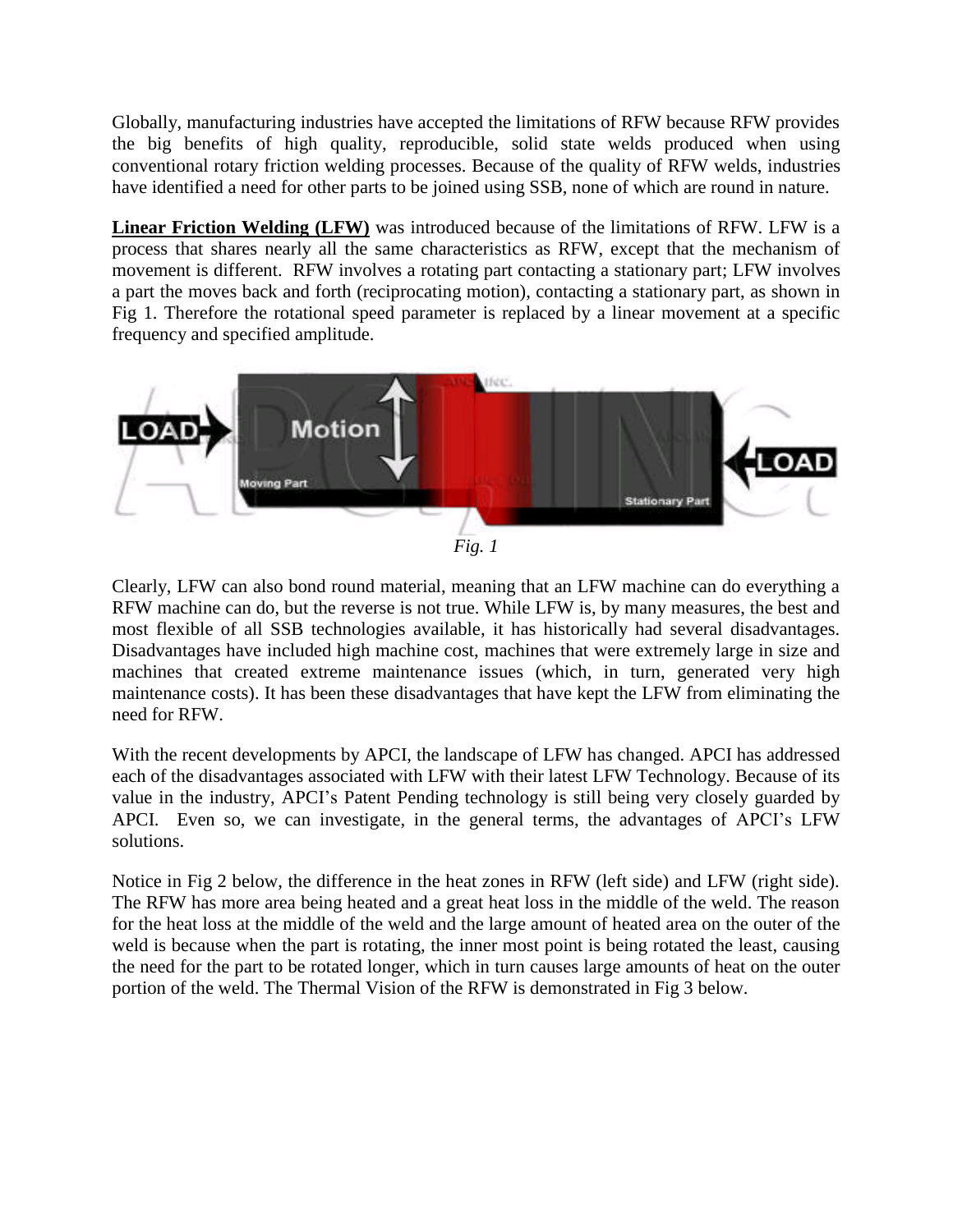



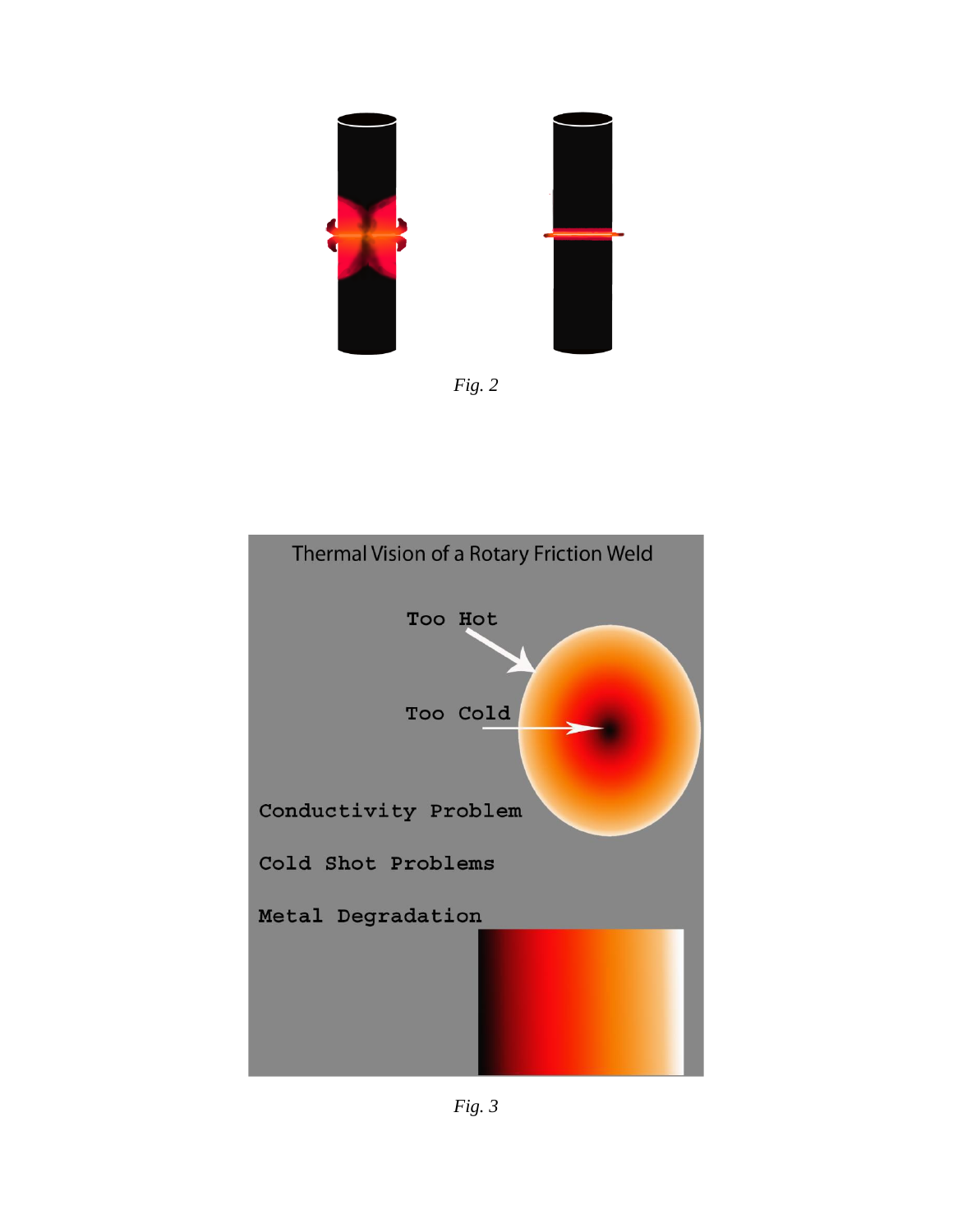Other benefits of APCI's LFW Technology over the RFW and conventional LFW are that it consumes 1/10th the power, generates 1/10th the material loss, welds in 1/10th of the time, has the ability to do most types of geometry, and offers the ability to do a wider range of part types per machine. The accuracy of the repeatability rate for APCI's technology is superior to other LFW solutions and orders of magnitude superior to RFW.

Because APCI's technology allows very accurate control of all bonding parameters, APCI's systems can produce a very broad family of parts. The following picture, Fig 4, depicts some of the types of geometry that can be welded with LFW. One additional and highly advantageous aspect of LFW is the fact that it can be used to produce "near net" parts. Near net parts are parts are made up of one or more "sub" parts welded together using an SSB process to afford, with a minor amount of machining, a more complex final part. "Near Net" generates savings in time, labor, material usage, and inventory stocking costs compared to current methods (particularly, milling complex parts out of solid billets of material). This is especially valuable in operations that use materials that are expensive and/or difficult to machine, like titanium and "super alloys".

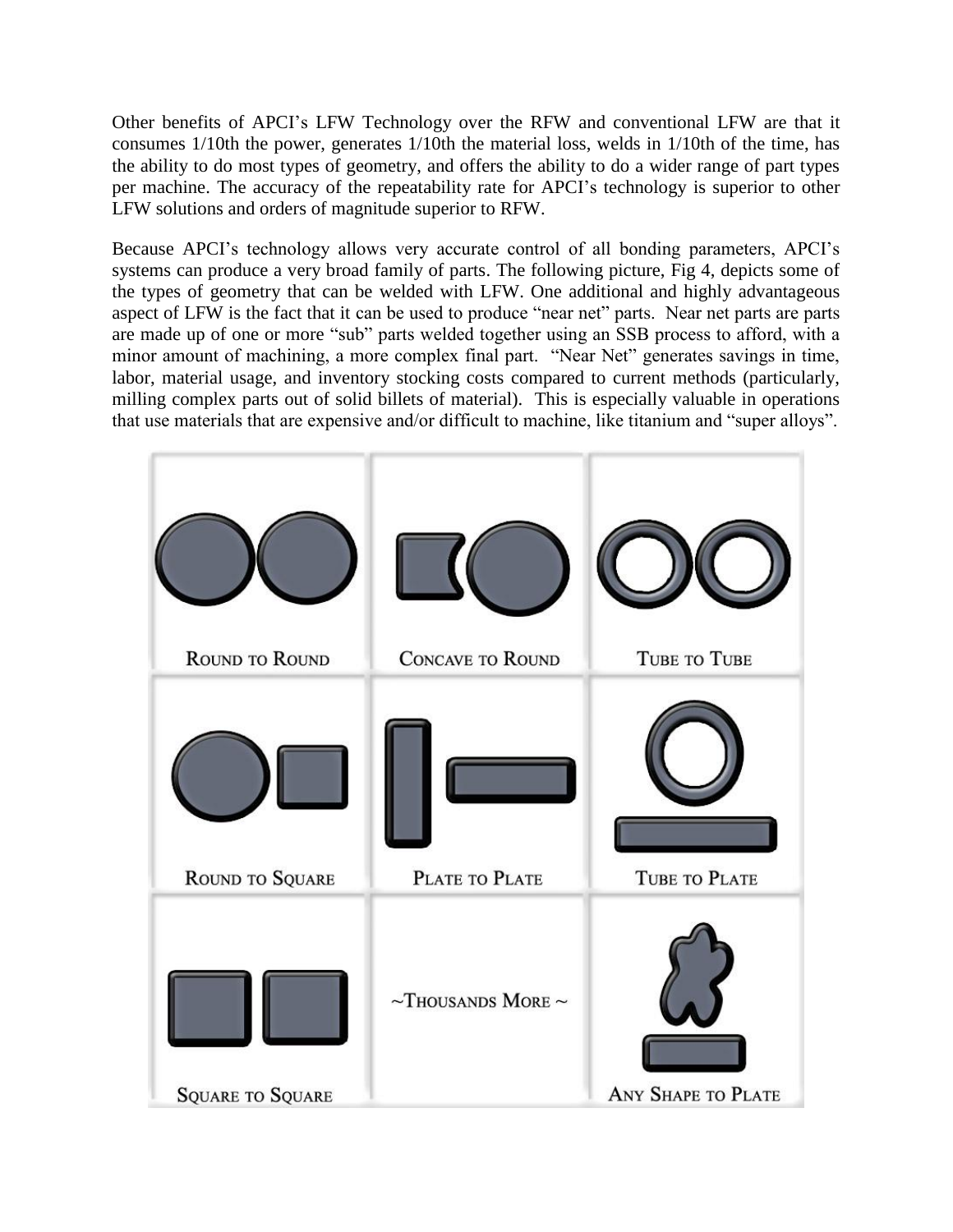**MATERIAL TYPES** that can be welded using LFW include, but are not limited to the following:

## ALUMINUM to

- Aluminum Alloys
- Brass
- Ceramic
- Magnesium alloys
- Nickel

## CARBON STEEL to

- Aluminum
- Bronze
- Carbides (Cemented)
- Cobalt
- Copper

# NICKEL to

- Aluminum
- Nickel
- Steel Alloys

# STAINLESS STEEL to

- Copper
- Copper Nickel
- Monel
- Nickel
- Nickel Alloys
- Nimonic

# TITANIUM to

- Steel Carbon (Full Strength Weld) Steel Tool (Full Strength Weld)
- Aluminum Alloys (Partial Strength Weld)

# CARBIDES (Cemented) to

- Steel Carbon (Full Strength Weld) Steel Tool (Full Strength Weld)
- Aluminum Alloys (Partial Strength Weld)
- Steel Alloys
- Steel Carbon
- Steel Stainless
- Titanium
- Titanium Alloys
- Copper Nickel
- Iron (Sintered)
- Monel
- Nickel
- Nickel Alloys
- Nimonic
- Steel Carbon
- Steel Stainless
- $\bullet$  Steel Maraging
- Steel Alloys
- Steel Carbon
- Steel Sintered
- Steel Stainless
- Valve Material (Automotive)
- Tungsten Carbide -
- Cemented
- Zirconium Alloys
- Steel Alloys
- Steel Stainless
- Steel Maraging
- Steel Tool
- Valve Material (Automotive)
- Steel Tool
- Aluminum Alloys
- Titanium
- Titanium Alloys
- Zirconium Alloys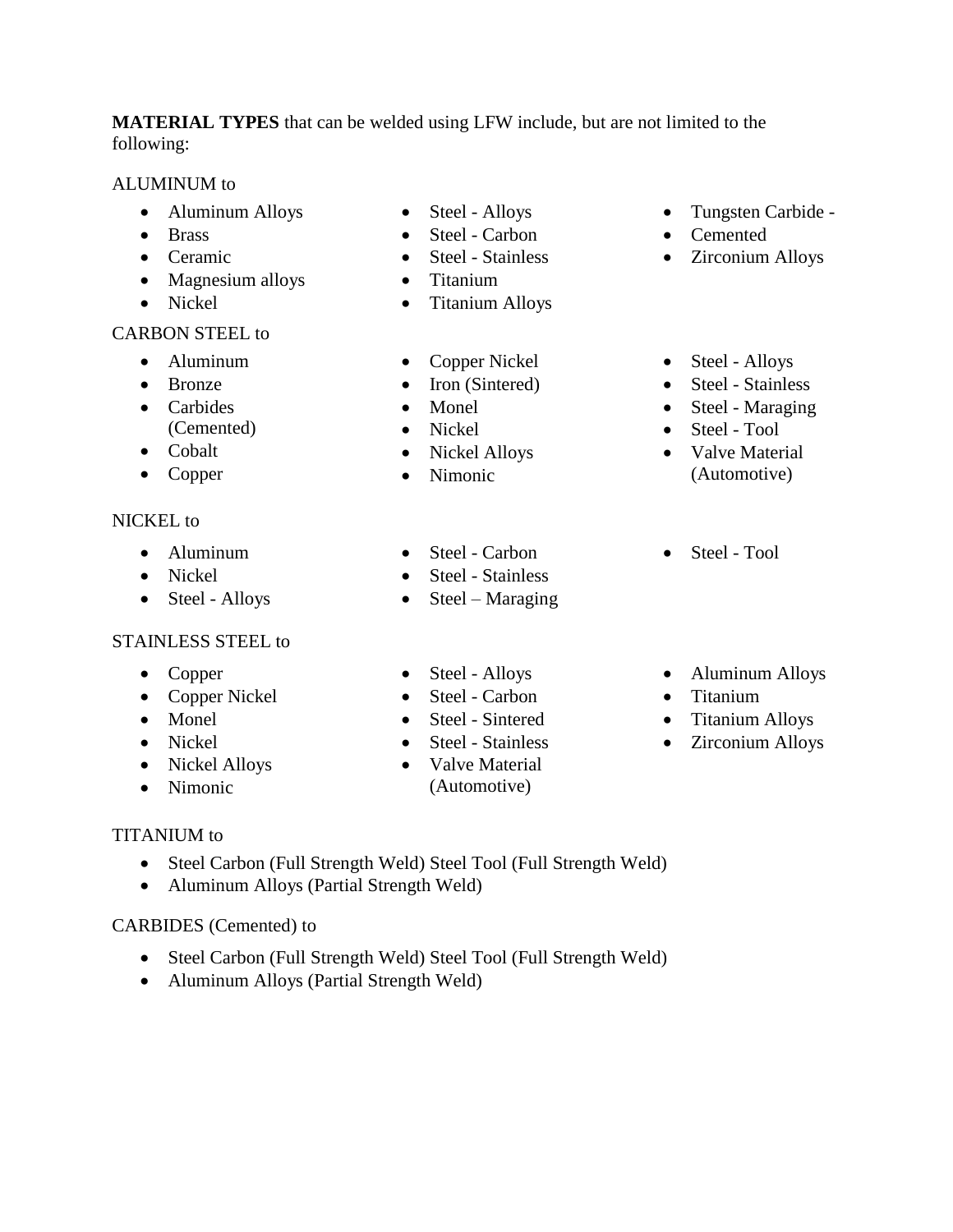# **OPPORTUNITIES WITH LFW**

LFW presents tremendous opportunities in many industries. A few of these key industries are Aerospace, Automotive, Construction, Electrical, Energy, Heavy Equipment, Industrial, Marine, Medical, and Military.

The many thousands of items that can be friction welded in these industries include, but are certainly not limited to, the following:

- marine propellers
- aircraft engine / gas turbine blades
- automotive airbags
- automotive steering components
- square and round axles
- risers, umbilical lines, pipe couplers, and drill ends (used in oil and gas exploration and production)
- explosives
- military applications in tanks, fighter jet components, helicopters, and weapons
- precision equipment
- instruments and medical devices utilizing materials such as Titanium, Stainless Steel, 40KhNYu-VI, or various other medical materials
- sprocket to shaft, hitch pins, power splines, and power yokes in vehicle drive and steering
- robotics, production automation, and production lines in general
- pump parts
- cylinders
- copper to copper and copper to aluminum for the electrical industry
- rebar to plate, rebar to rebar, and rebar to coupler for heavy construction
- torque converter, drive shaft, engine valves, turbo charger, and air conditioner parts for
- automotive production
- engine rotors, landing gear, fuel controls, and turbine blades in the aerospace market

# **Overall Capabilities**

- LFW is the most robust Solid State Bonding process developed for the 21st Century needs.
- LFW is up to 100 times faster than other welding techniques.
- Flexible enough to join different shapes, sizes, and materials. (Bi-Metal)
- LFW can join two 50 foot parts together.
- LFW can make 2 to 50 welds simultaneously.
- LFW can pre-heat metals during process.
- No joints preparation needed as LFW welds saw cut, machined, & sheared surfaces.
- No solidification flaws, gas porosity, separation, or slag inclusion occurs.
- No human error because the process is entirely machine controlled.